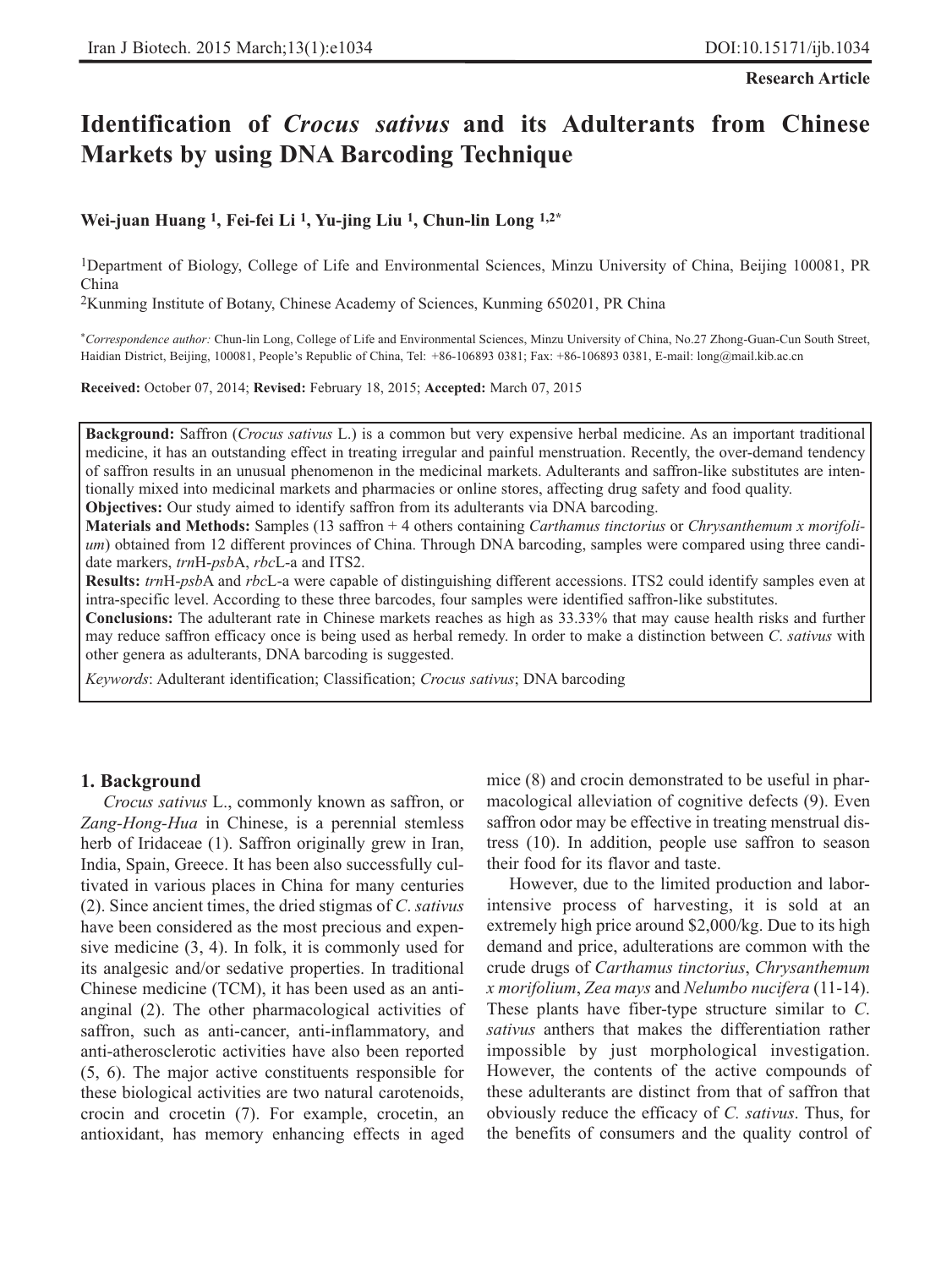saffron, its correct identification is a must.

Although herbal medicine has a great sayings in pharmalogical sciences, it suffers from contaminations that may occur through the processing steps during collection, drying and grinding (15). To check the authenticity of a medicine, physical, chemical, and molecular marker techniques are amongst the suggested methods. Although physical methods such as microscopy are easy to operate, the amount of helpful data to check the purity of product is not enough. Chemical methods such as chromatography or spectroscopic analysis are time-consuming and cost-effective and may be strongly influenced by the experimental conditions. DNA barcoding on the other hand that takes advantage of using particular nuclear or organellar genome sequences as genetic markers seems a way forward in determination any impurities. This technique is rapid, sensitive, accurate and simple and in our case is efficient for species identification (16-18).

Recently, this technique has been widely applied to discriminate medicinal herbs of TCM, such as *Codonopsis Radix*, *Paeoniae Radix Rubra*, *Clematis chinensis*, using ITS2 (19-21). *Sabia* species and *Radix astragali* were correctly identified by the combined DNA barcodes (22, 23). Therefore, use of DNA barcodes in identification of medicinal herbs is recommended.

According to previous saffron identification studies, most materials came from wild or garden species (24, 25). The authentication of saffron from medicinal markets or drugstores was rarely tested (26). In this study, we employed three DNA barcodes, including *trn*H-*psb*A intergenic spacer (*trn*H-*psb*A), large subset of ribulose-bisphosphate carboxylase (*rbc*L-a) and nuclear internal transcribed spacer 2 (ITS2), to differentiate saffron from its adulterants by sequences diversity analysis.

# **2. Objectives**

Our objectives were not only to investigate and detect the market substitution of saffron, but also to identify what the adulterants were as well as to remind people to be cautious to select.

# **3. Materials and Methods**

# *3.1. Plant Materials*

All 13 samples were called *Zang-Hong-Hua* in Chinese, which meant they had been used or sold as saffron (*C. sativus*). They were collected from 12 different provinces. Among them, only two samples were

identified as *C*. *sativus* (S1) and *Carthamus tinctorius* (C1) respectively, based on their morphological characteristics. Other 11 samples unidentified, labeled saffron were bought from medicinal markets and drugstores during 2012-2013 (Table 1). These samples were from commercial products, except the one from Nanjing Botanical Garden Mem. Sun Yat-Zen. The familiar adulterants, such as *Carthamus tinctorius* (C2), *Nelumbo nucifera* (NN), *Crysanthemum x morifolium* (CM) and *Zea mays* (ZM), their relevant gene sequence numbers downloaded from Genbank were also listed in Table 1.

## *3.2. DNA Isolation, Amplification and Sequencing*

Total genomic DNA was isolated from the dried stigma (20 mg each). The stigma of each sample was immersed in liquid nitrogen and crushed into a fine powder. Plant Genome DNA Kit (DP305, Beijing, China) was used for DNA extraction. Quality of the extracted DNA was determined using gel electrophoresis.

Amplifications of the three loci *trn*H-*psb*A, *rbc*L-a, and ITS2 were obtained. The primer pair names, primer sequences, and reaction conditions (27-30) used are listed in Table 2.

Polymerase chain reaction (PCR) amplifications of the three candidate DNA barcode loci carried out in a T100 Thermal Cycler (Bio-Rad, United States) were performed in a 25 μL reaction mixture containing 2.5 μL of  $10\times$  PCR buffer, 2.0 μL of 25 mmol.L<sup>-1</sup> MgCl<sub>2</sub>,  $2.5 \mu L$  of 2.5 mmol.L<sup>-1</sup> dNTPs,  $0.5 \mu L$  of each primer (10 mmol.L-1), 0.5 U of Taq DNA polymerase,  $1 \mu L$  of genomic DNA (∼30 ng) and ddH<sub>2</sub>O. PCR products were examined using 1% agarose gel electrophoresis in 1×TAE buffer at 100 Volt for about 30 min. Gel images were obtained using Gel documentation imaging system (Bio-Rad, United States). Purifying and sequencing were completed by Biosune Co., Ltd (Beijing, China).

## *3.3. Sequence Alignment and Analysis*

Sequences were assembled and aligned by Clustal X software (Version 1.83) and adjusted manually in CodonCode Aligner (Version 4.2.3). The nucleotide sequences data of the partial *trn*H-*psb*A spacer, *rbc*L-a and ITS2 genes were submitted to Genbank. Genetic distance was computed using MEGA5.2 by Kimura two-parameter (K2P) model (31). Based on each locus, maximum parsimony trees were built with bootstrap testing of 1000 replicates. The DNA sequences were then deposited in Genbank.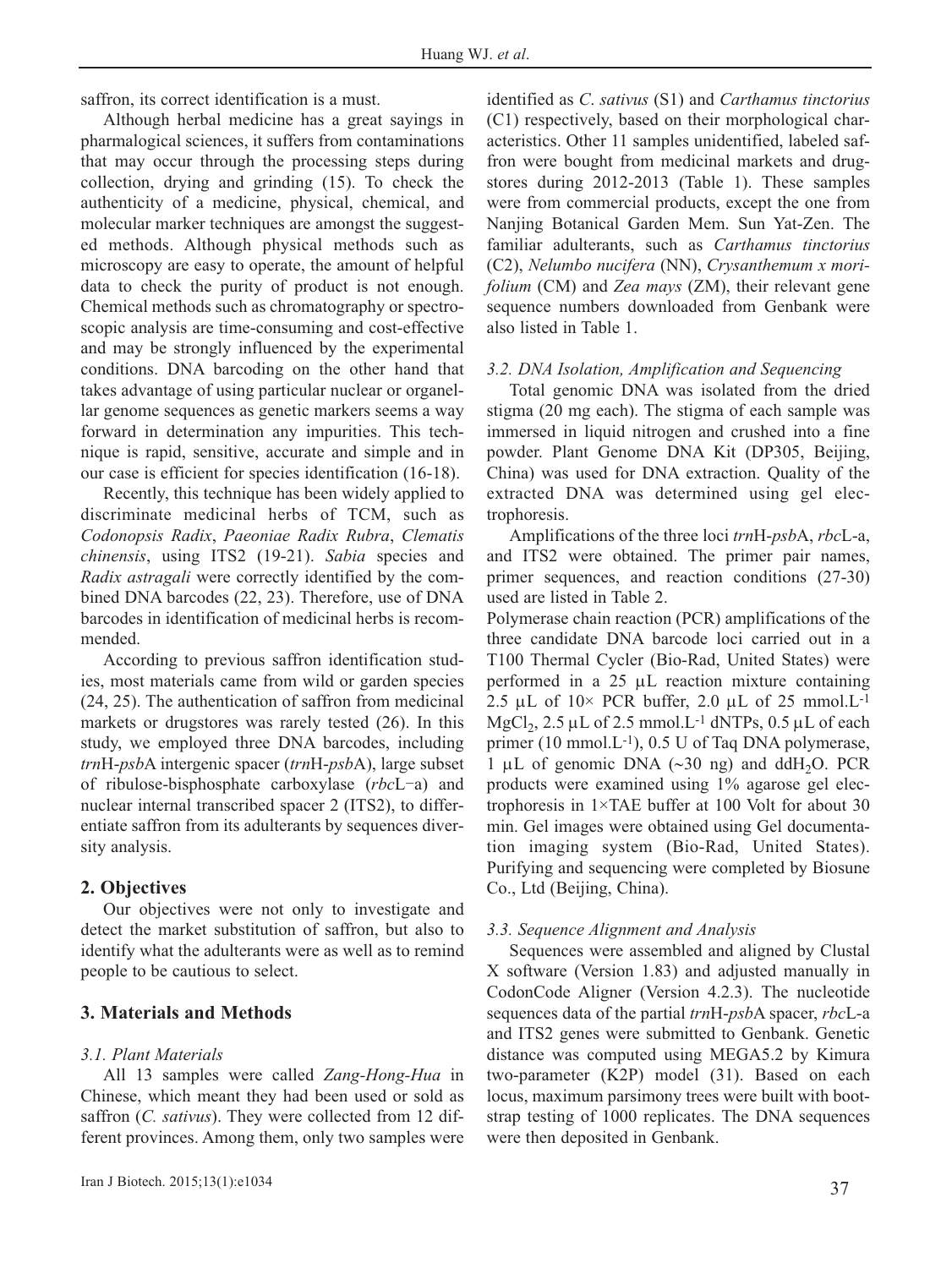| Latin name           | Sample ID       | Origin                         | Genbank No.                  |
|----------------------|-----------------|--------------------------------|------------------------------|
| Crocus sativus       | S <sub>1</sub>  | Nanjing Botanical Garden Mem.  | KF88648, KF88658, KF886671   |
|                      |                 | Sun Yat-Sen, Jiangsu           |                              |
| (To be determined)   | S <sub>2</sub>  | Shanghai Plantation, Shanghai  | KF886649, KF886659, KF886672 |
|                      |                 | Beijing Tongrentang Pharmacy,  |                              |
| (To be determined)   | S <sub>3</sub>  | <b>Beijing</b>                 | KF886650, KF886660, KF886673 |
|                      |                 | Lhasa Pharmacy, Xizang         |                              |
| (To be determined)   | S4              | Bozhou medicinal market, Anhui | KF886651, KF886661, KF886674 |
| (To be determined)   | S5              | Chengdu medicinal market,      | KF886652, KF886662, KF886675 |
| (To be determined)   | S6              | Sichuan                        | KF886653, KF886663, KF886676 |
|                      |                 | Nanjing Pharmacy, Jiangsu      |                              |
| (To be determined)   | S7              | Dalian, Liaoning               | KF886654, KF886664, KF886677 |
| (To be determined)   | S <sub>8</sub>  | Baoding, Hebei                 | KF886665                     |
| (To be determined)   | S9              | Yantan, Shandong               | KF886666, KF886678           |
| (To be determined)   | S <sub>10</sub> | Zhangzhou, Fujian              | KF886667, KF886679           |
| (To be determined)   | S <sub>11</sub> | Kunming, Yunnan                | KF886655, KF886668, KF886680 |
| (To be determined)   | S <sub>12</sub> | Urumqi, Xinjiang               | KF886656, KF886669, KF886681 |
| Carthamus tinctorius | C <sub>1</sub>  |                                | KF886657, KF886670, KF886682 |
| Carthamus tinctorius | C <sub>2</sub>  |                                | GQ435089, GU990409, GU724317 |
| Nelumbo nucifera     | <b>NN</b>       | ----                           | AB331309, JN407324, JF977132 |
| Chrysanthemum x      | <b>CM</b>       |                                | GU575275, JF949972, FJ539128 |
| morifolium           |                 | ----                           |                              |
| Zea mays             | ZM              |                                | GU575286, M16836, DQ683012   |

| Table 1. Plant samples used in the study |  |  |  |  |  |  |
|------------------------------------------|--|--|--|--|--|--|
|------------------------------------------|--|--|--|--|--|--|

| Locus            | <b>Primer name</b> | Primer sequence (5'-3') | <b>Reaction conditions</b>                 |
|------------------|--------------------|-------------------------|--------------------------------------------|
| trnH-psbA        | <b>PA</b>          | GTTATGCATGAACGTAATGCTC  | $94^{\circ}$ C 5 min                       |
|                  | TН                 | CGCGCATGGTGGATTCACAATCC | 94 °C 1 min, $55$ °C 1 min,                |
|                  |                    |                         | $72^{\circ}$ C 1.5 min, 35 cycles          |
|                  |                    |                         | $72^{\circ}$ C 7 min                       |
| $rbc$ -a         | $R-F$              | ATGTCACCACAAACAGAGACT   | $95^{\circ}$ C 2 min                       |
|                  | $R-R$              | TCGCATGTACCTGCAG-TAGC   | $94^{\circ}$ C 1min, 55 $^{\circ}$ C 30 s, |
|                  |                    |                         | $72^{\circ}$ C 1 min, 34 cycles            |
|                  |                    |                         | $72^{\circ}$ C 7min                        |
| ITS <sub>2</sub> | <b>ITS3F</b>       | ATGCGATACTTGGTGTGAAT    | $94^{\circ}$ C 5 min                       |
|                  | ITS2R              | GACGCTTCTCCAGACTACAAT   | $94^{\circ}$ C 30 s, 56 $^{\circ}$ C 30 s, |
|                  |                    |                         | $72^{\circ}$ C 45 s, 40 cycles             |
|                  |                    |                         | $72^{\circ}$ C 10 min                      |

*trn*H-*psb*A: trnH-psbA intergenic spacer; rbcL-a: ribulose-1,4-bisphosphate carboxylase large subunit; ITS2: internal transcribed spacer 2.

## **4. Results**

Three genes from nuclear and chloroplast were selected to discover genetic variations and to carry out analysis on the identification of 11 samples retailed as saffron in different markets. A total of 39 DNA sequences from three DNA barcodes (*trn*H-*psb*A, *rbc*L-a, and ITS2) were generated (Table 3). They were able to differentiate authentic saffron from the substituted ones with inter-specifically variable sites among 11 commodity samples from S2 to S12. The three DNA barcodes were successfully amplified in the order of *trn*H-*psb*A (13/13) > *rbc*L-a (11/13) > ITS2 (10/13). By combining a portion of *trn*H-*psb*A gene with ITS2 gene (Figure 1), it was demonstrated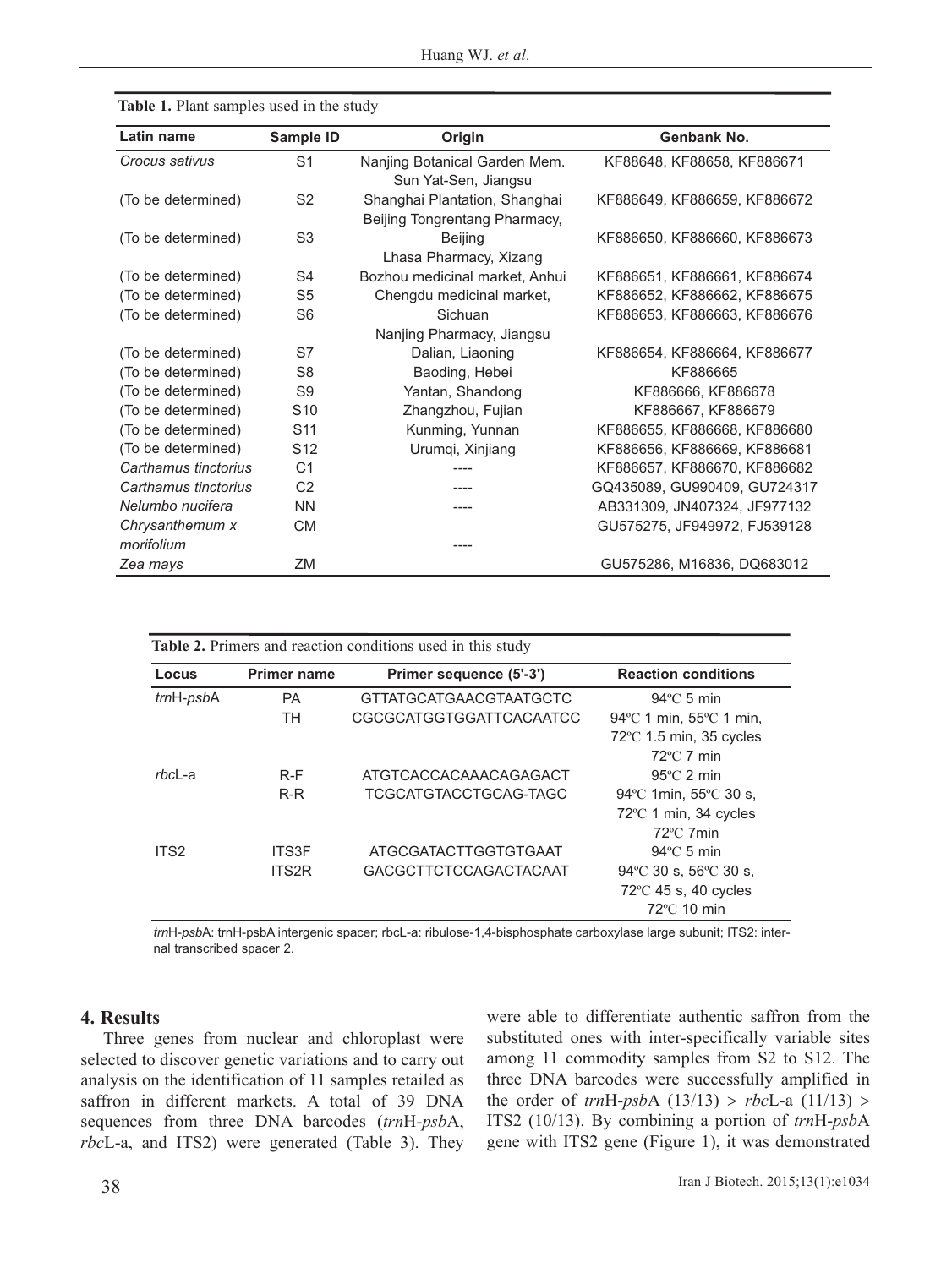| <b>Property</b>    | <b>Sample</b>   | trnH-psbA       | rbcL-a          | ITS <sub>2</sub> |
|--------------------|-----------------|-----------------|-----------------|------------------|
| Sequence length    |                 | 431             | 655             | 240              |
| $avg.$ (bp)        |                 | 1.04            | 0.58            | 1.27             |
| All inter-specific |                 | 105bp-112bp     | 347bp-354bp     | 127bp-134bp      |
| distance (K2P)     | S <sub>1</sub>  | <b>TCGGGAAA</b> | <b>CCCCCTGC</b> | TCCGGCTT         |
| Selected variable  | S <sub>2</sub>  | <b>TCGGGAAA</b> | <b>CCCCCTGC</b> | <b>TCCGGCTT</b>  |
| sites              | S <sub>3</sub>  | <b>TCGGGAAA</b> | <b>CCCCCTGC</b> | <b>TCCGGCTT</b>  |
|                    | S <sub>4</sub>  | <b>TCGGGAAA</b> | <b>CCCCCTGC</b> | <b>TCCGGCTT</b>  |
|                    | S <sub>5</sub>  | <b>TCGGGAAA</b> | <b>CCCCCTGC</b> | <b>TCCCCCTC</b>  |
|                    | S6              | TCGGGAAA        | <b>CCCCCTGC</b> | TCCGGCTT         |
|                    | S7              | <b>TCGGGAAA</b> | <b>CCCCCTGC</b> | <b>TCCGGCTT</b>  |
|                    | S <sub>8</sub>  | <b>TCGGGAAA</b> |                 |                  |
|                    | S <sub>9</sub>  | <b>GTAGGATT</b> |                 |                  |
|                    | S <sub>10</sub> | <b>GTAGGATT</b> | <b>CCTCCTGC</b> |                  |
|                    | S <sub>11</sub> | <b>GTAGTATT</b> | <b>CCTACTGC</b> | <b>CTAAAGAC</b>  |
|                    | S <sub>12</sub> | TTAGTAT-        | <b>CCTACTGC</b> | <b>TTAAAAAC</b>  |
|                    | C. tinctorius   | <b>GTAGTATT</b> | <b>CCTACTGC</b> | <b>CTAAAGAC</b>  |
|                    | C. x morifolium | GTACTAT-        | <b>CCTACTGC</b> | <b>TTAAAAAC</b>  |
|                    | N. nucifera     | <b>ATTTTATT</b> | <b>CCTCCTGC</b> | <b>GTGTGACC</b>  |
|                    | Z. mays         | TTTGCGAT        | <b>GTCCCTGT</b> | CCCGGCGC         |

**Table 3.** Properties of the three DNA barcoding regions of *C*. *sativus* and its adulterants. Numbers about the polymorphic sites are their positions in the multiple sequence alignment.

that both sequence variations can distinguish *C*. *sativus* from different sources at intra-species taxa. Based on the genetic analysis of *rbc*L-a region, C1 and C2 were separated into two different clades with 67% supporting rate and clustered C1, S11, S12 and CM (*C*.

*x morifolium*) into one clade with bootstrap support of 98%.

Maximum parsimony tree constructed by either single locus or combined loci suggested that the samples were divided into two major clades (Figures 1 and



**Figure 1.** Classification tree of combining *trn*H-*psb*A with ITS2 gene using the Maximum Parsimony (MP) method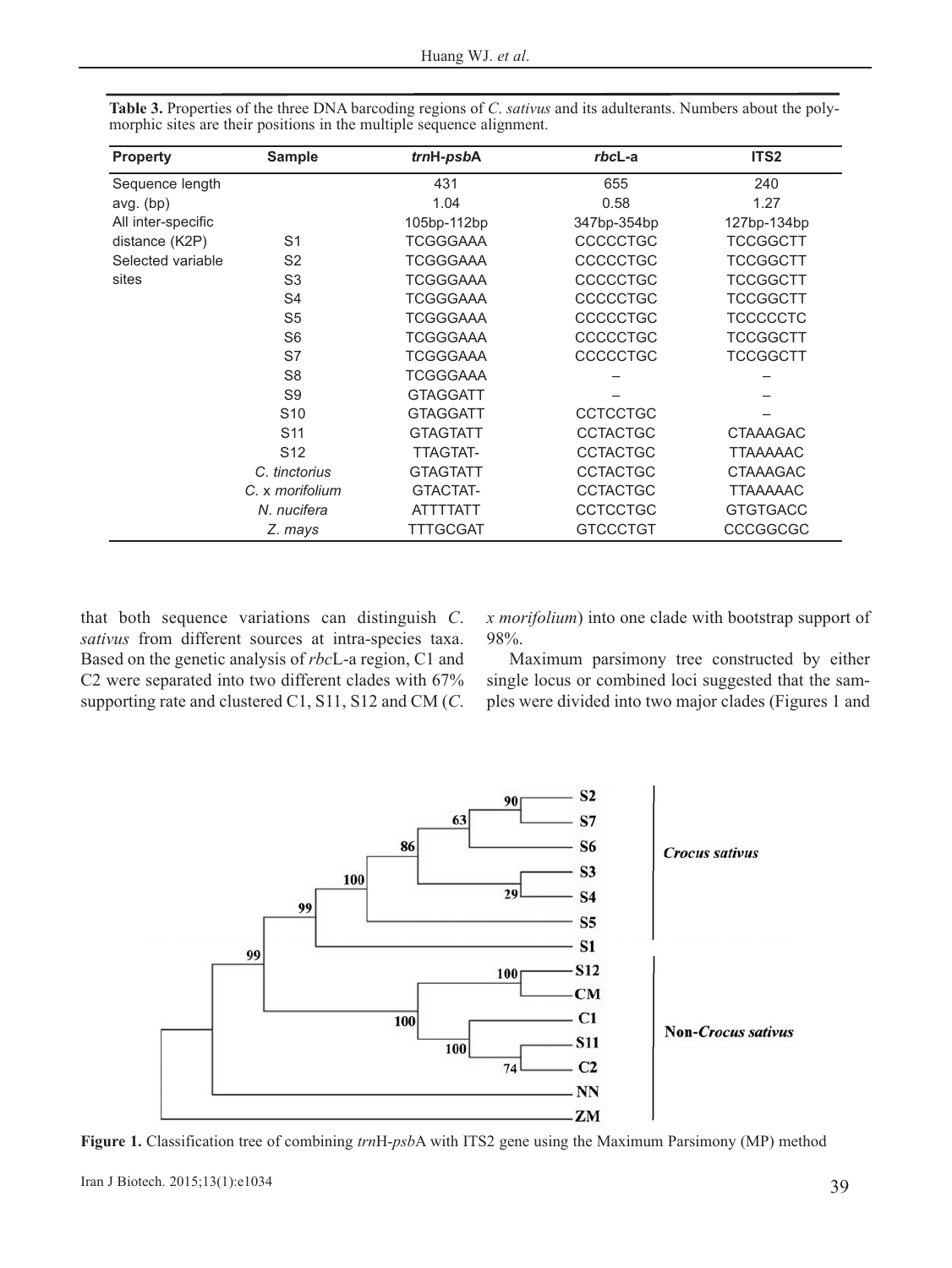

**Figure 2.** Classification tree of partial *trn*H-*psb*A gene using the Maximum Parsimony (MP) method

2). Both of the phylogenetic trees demonstrated that S2 to S8 were authentic saffron among market samples, while S9 (Hebei), S10 (Shandong), S11 (Fujian) and S12 (Yunnan) were not with 99% bootstrap support (BS). The accessions including S9, S10, S11, S12, C1, C2 and CM were divided into two sub-clusters in the *trn*H-*psb*A tree. As for the relationship among species, S11 and S12 were closer to *C. tinctorius* (99% BS) and *C. x morifolium* (97% BS), respectively through phylogenetic analysis. From Figure 1, S9 and S10 were inferred to be the same species (99% BS) and could belong to *Carthamus*. Thus, S9 (Hebei), S10 (Shandong), S11 (Fujian) and S12 (Yunnan) were proved not saffron, but its adulterants.

### **5. Discussion**

The result showed that the *trn*H-*psb*A region could place an unidentified specimen into a family and even genus (32), while *rbc*L-a may be effective in identifying specimen at family level. As one of the most common regions used for phylogenetic analyses, the ITS2 region was selected as a barcode candidate that can distinguish accessions from different geographical origin at the species level (33, 34). But one of potentially negative factor for sequencing ITS2 is the presence of poly-G, poly-C, and poly-A repeats (35). Moreover, multi-locus approach may be a much more effective strategy for species identification. As *C. sativus* and its adulterants are completely in different families, each of the three loci is adequate when used at the family level. In addition, DNA integrity and purity are the major concerns in DNA barcodes. Poor DNA quality and quantity may lead to the unsuccessful amplification of DNA barcodes in some of the commodity samples. When materials are highly processed or stored for a long time, total DNA is highly degraded or contaminated (36) that leads to the DNA amplification and sequencing difficulties.

When presented with a completely unknown sample, it would be highly desirable to place it in a smaller group of taxa (*i.e*. within one genus) (37). DNA based methods maybe more useful in quickly and efficiently discriminate adulterated or substituted raw materials (38). By using DNA barcoding method, total DNA of species can be achieved from fresh and dried plant parts, processed herbal drugs, as well as tablets and capsules. For its easy operation, DNA barcodes will also be powerful tool for non-professional users. Nowadays, with the exponential growth of international market and increasing demand of high quality medicinal materials, the adulterated or substituted source materials have sprung up and could confuse the wholesalers, retailers and consumers (39). Thus, correct identification by DNA barcoding technique has become an essential task for the regulatory authorities and related industries in order to ensure drugs safety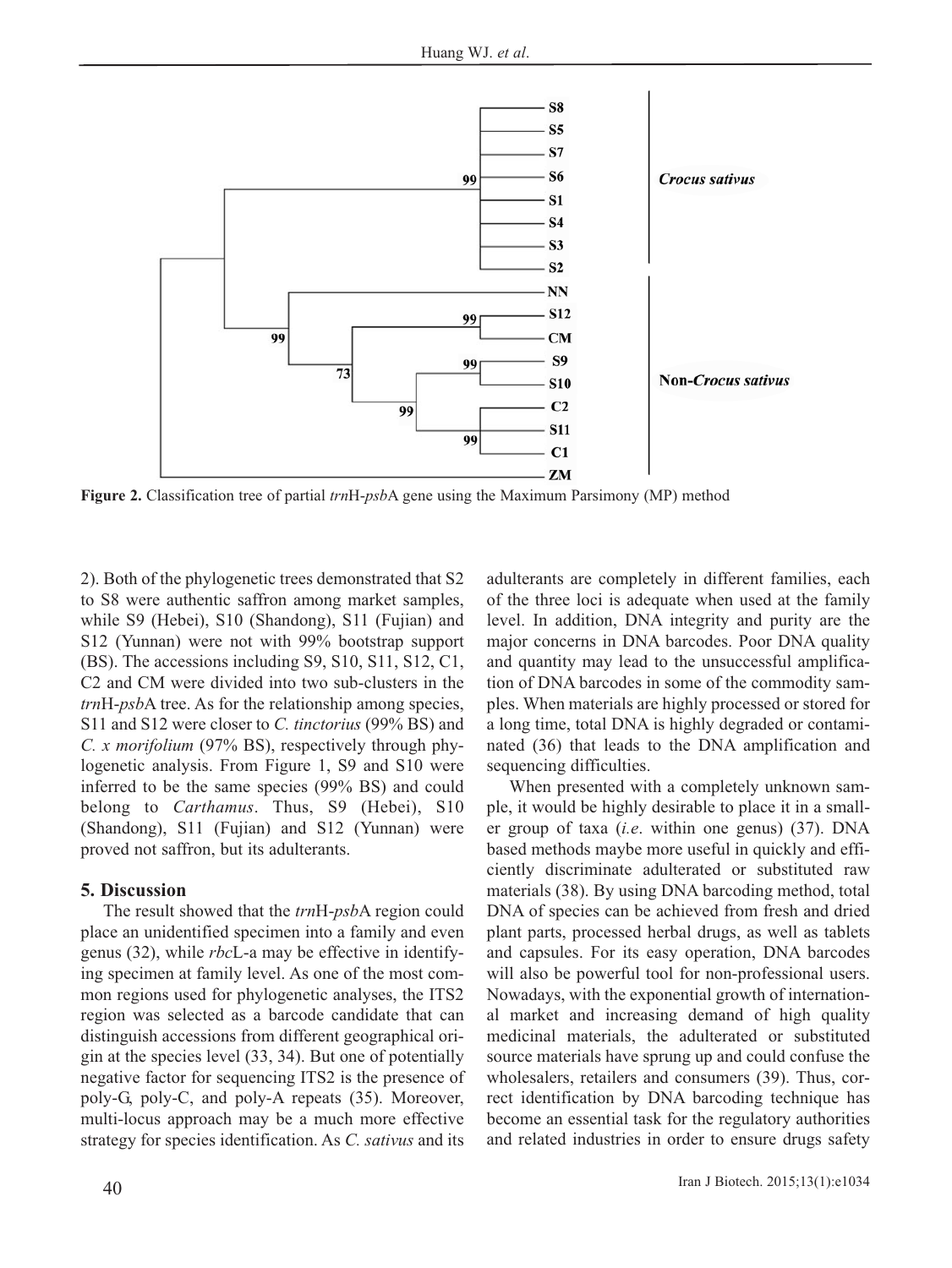and fair trade. As a result, adverse health problems can be avoided and negative effects such as purchasing products mixed with adulterants or protected species marketed as unprotected species can be reduced (40, 41). Though many substitutions have been disclosed by researchers, still lots of adulterants have remained undiscovered in the medicine market.

Through our research, we found the adulterant rate of saffron from Chinese markets reached as high as 33.33% (excluding the sample we collected from the botanical garden). Saffron can be identified by a unique DNA barcode or a combination of multiple DNA barcodes. This technology is useful in providing a reliable and effective means for the differentiation of saffron from its substitutes or adulterants. With the adoption of barcoding as an authentication tool, perhaps it will be possible to discourage medicinal plants substitution in the marketplace. As a high-valued product, the official authentication and monitoring of saffron become very important in China for safety reasons. And DNA barcode tool is highly recommended.

#### **Acknowledgements**

This research was supported by the National Natural Science Foundation of China (31161140345), the Ministry of Education of China (B08044, MUC 2015MDTD16C and YLDX01013) and the Ministry of Science and Technology of China (2012FY110300).

### **References**

- 1. Ríos JL, Recio MC, Giner RM, Máòez S. An update review of saffron and its active constituents. *Phytother Res*. 1996;**10**:189-193. DOI: 10.1002/(SICI)1099-1573(199605) 10:3<189::AID-PTR754>3.0.CO;2-C
- 2. Li N, Lin G, Kwana YW, Min ZD. Simultaneous quantification of five major biologically active ingredients of saffron by high-performance liquid chromatography. *J Chromatogr A*. 1999; **849**:349-355. DOI: 10.1016/S0021-9673(99)00600-7
- 3. Maggi L, Carmona M, Zalacain A, Kanakis CD, Anastasaki E, Tarantilis PA, et al. Changes in saffron volatile profile according to its storage time. *Food Res Int*. 2010;**43**:1329-1334. DOI: 10.1016/j.foodres.2010.03.025
- 4. Lozano P, Castellar MR, Simancas MJ, Iborra JL. Quantitative high-performance liquid chromatographic method to analyse commercial saffron (Crocus sativus L.) products. *J Chromatogr A*. 1999;**830**:477-483. DOI: 10.1016/ S0021-9673(98)00938-8
- 5. Melnyk JP, Wang SN, Massimo MF. Chemical and biological properties of the world's most expensive spice: Saffron. *Food Res Int*. 2010;**43**:1981-1989. DOI: 10.1016/j.foodres.2010. 07.033
- 6. Loskutov AV, Beningerb CW, Hosfield GL, Sink KC. Development of an improved procedure for extraction and quantitation of safranal in stigmas of Crocus sativus L. using high-performance liquid chromatography. *Food Chem*. 2000;

41 Iran J Biotech. 2015;13(1):e1034

**69**:87-95. DOI:10.1016/S0308-8146(99)00246-0

- 7. Bolhassani A, Khavari A, Bathaie SZ. Saffron and natural carotenoids: biochemical activities and anti-tumor effects. *BBA-Rev on Cancer*. 2014;**1845**(1):20-30. DOI: 10.1016/j. bbcan.2013.11.001
- 8. Papandreou MA, Tsachaki M, Efthimiopoulos S, Cordopatis P, Lamari FN, Margarity M. Memory enhancing effects of saffron in aged mice are correlated with antioxidant protection. *Behav Brain Res*. 2011;**219**(2):197-204. DOI: 10.1016/j. bbr.2011.01.007
- 9. Ghadrdoost B, Vafaei AA, Rashidy-Pour A, Hajisoltani R, Bandegi AR, Motamedi F, et al. Protective effects of saffron extract and its active constituent crocin against oxidative stress and spatial learning and memory deficits induced by chronic stress in rats. *Eur J Pharmacol*. 2011;**667**(1-3):222- 229. DOI: 10.1016/j.ejphar.2011.05.012
- 10. Fukui H, Toyoshima K, Komaki R. Psychological and neuroendocrinological effects of odor of saffron (Crocus sativus). *Phytomed*. 2011;**18**(8-9):726-730. DOI: 10.1016/j.phymed. 2010.11.013
- 11. Yin YJ, Xu XR, Zhao HY. Contrast and identification of Crocus sativus L. and its substitution. *Academic J GCP*. 1997;**13**(1):11-13.
- 12. Lu XQ. Authentication of Crocus sativus L. and its counterfeit corn stigma. *Prim J Chin Mat Med*. 1992;**6**(4):12-14.
- 13. Wang BC, Wu GT. Several simple methods of identifying Crocus sativus L. and its adulterants. *Strait Pharma J*. 2001;**13**(3):75-77.
- 14. Zhao XG. Identification of Crocus sativus L. and its counterfeit Lotus Stamen. *Lishizhen Med Mat Med Res*. 2001;**12**(12):1099-1102.
- 15. Sujata V, Ravishankar GA, Venkataraman LV. Methods for the analysis of the saffron metabolites crocin, crocetins, picrocrocin and safranal for the determination of the quality of the spice using thin-layer chromatography, high-performance liquid chromatography and gas chromatography. *J Chromatogr*. 1992;**624**:497-502. DOI: 10.1016/0021-9673 (92)85699-T
- 16. Torelli A, Marieschi M, Bruni R. Authentication of saffron (Crocus sativus L.) in different processed, retail products by means of SCAR markers. *Food Ctrl*. 2014;**36**(1):126-131. DOI: 10.1016/j.foodcont.2013.08.001
- 17. Babaei S, Talebi M, Bahar M. Developing an SCAR and ITS reliable multiplex PCR-based assay for safflower adulterant detection in saffron samples. *Food Ctrl*. 2014;**35**(1):323-328. DOI: 10.1016/j.foodcont.2013.07.019
- 18. Enan M, Fawzi N, Al-Deeb M, Amiri K. DNA barcoding of Ricinus communis from different geographical origin by using chloroplast matK and internal transcribed spacers. *Asia J Pharm Sci*. 2012;**3**:1304-1310. DOI: 10.4236/ajps.2012. 39157
- 19. Liu MZ, Liu P, Li MN, Yao H. Molecular identification of Codonopsis Radix and its adulterants based on ITS2 barcode. *WST/MTCM Mat Med*. 2011;**13**(2):412-417.
- 20. Sun ZY, Song JY, Yao H, Sun C, Chen SL. Molecular identification of Paeoniae Radix Rubra and its adulterants based on ITS2 DNA barcode. *WST/MTCM Mat Med*. 2011;**13**(2):407-411.
- 21. Zeng X, Li L, Ye N. Molecular identification of Radix et Rhizoma clematis and its adulterants based on ITS2 DNA bar-